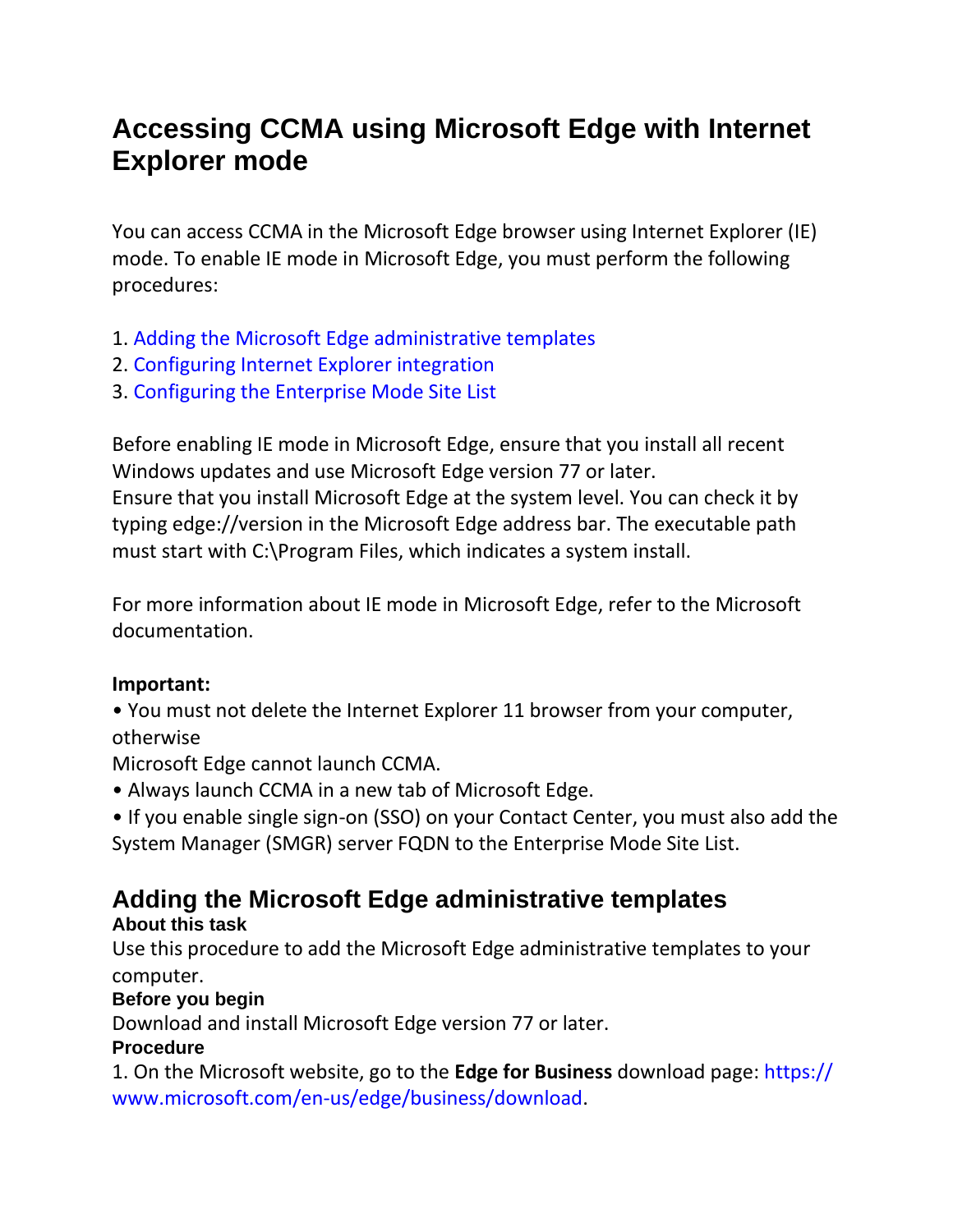2. From the lists, select your current browser version, build, and platform.

3. Click the **GET POLICY FILES** button.

4. Click **Accept and download** to download the MicrosoftEdgePolicyTemplates file.

The MicrosoftEdgePolicyTemplates archive is downloaded to the default folder on your computer.

5. Unzip the MicrosoftEdgePolicyTemplates archive.

6. Open the MicrosoftEdgePolicyTemplates folder and navigate to windows\admx.

7. From the admx folder, copy the msedge.admx file.

8. Navigate to C:\Windows\PolicyDefinitions and paste the msedge.admx file to the

PolicyDefinitions folder.

9. In the admx folder, open the required language folder. For example, for the United States, open the en-Us folder.

10. From the language folder, copy the msedge.adml file.

11. Navigate to C:\Windows\PolicyDefinitions and paste the msedge.adml file to the matching language folder in the PolicyDefinitions folder.

12. **(Optional)** Verify that you have added the Microsoft Edge administrative template correctly by doing the following:

a. Press Win+R and run gpedit.msc to open the Local Group Policy Editor.

b. Click **Computer Configuration** > **Administrative Templates**. The Administrative Templates folder contains folders with the Microsoft Edge administrative templates.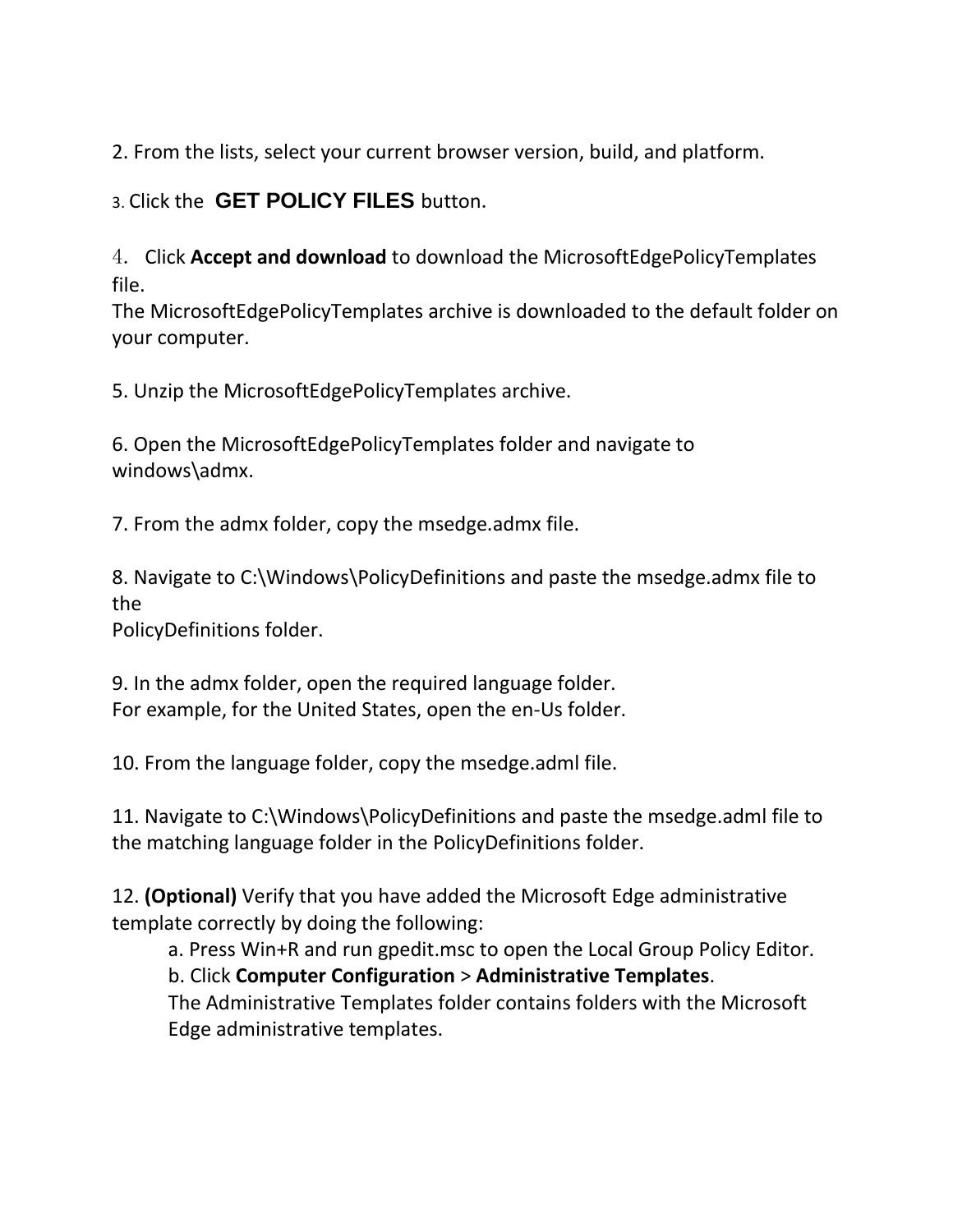#### **Next steps**

Configure Internet Explorer integration using Local Group Policy Editor.

#### **Configuring Internet Explorer integration About this task**

Use this procedure to configure Internet Explorer integration using Local Group Policy Editor.

#### **Before you begin**

Add the Microsoft Edge administrative templates to your computer.

#### **Procedure**

1. Press Win+R and run gpedit.msc to open the Local Group Policy Editor.

# 2. Click **Computer Configuration** > **Administrative Templates** > **Microsoft Edge**.

Local Group Policy Editor displays the Microsoft Edge pane.

## 3. In the Microsoft Edge pane, double-click **Configure Internet Explorer integration**.

The system displays the Configure Internet Explorer integration window.

4. In the Configure Internet Explorer integration window, select **Enabled**.

## 5. From the **Configure Internet Explorer integration** list, select **Internet Explorer mode**.

This is a default option for accessing CCMA in Microsoft Edge.

6. Click **OK**.

**Result**

IE mode in Microsoft Edge is now enabled.

#### **Next steps**

Configure the site list that you want to access using IE mode in Microsoft Edge.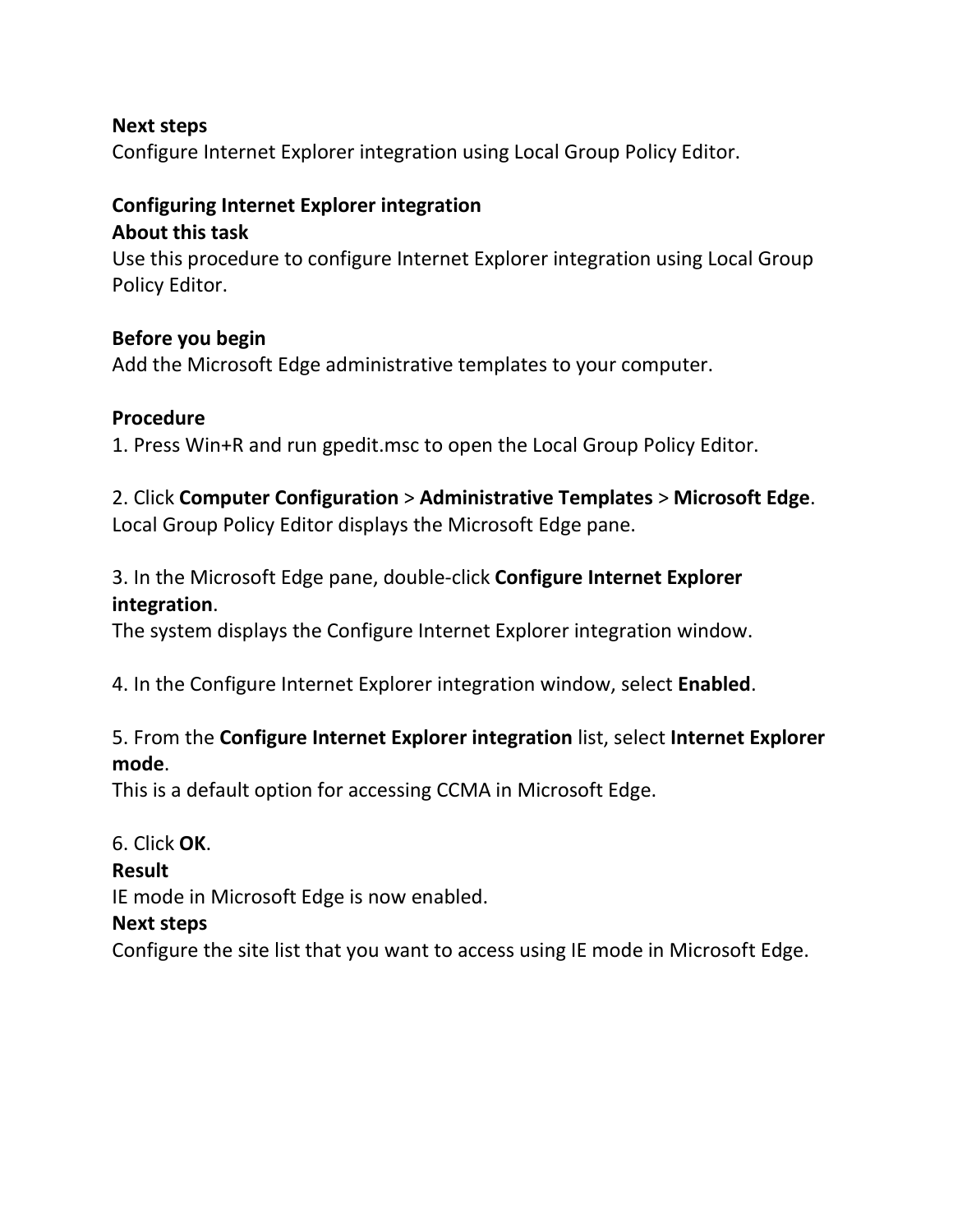## **Configuring the Enterprise Mode Site List**

### **About this task**

Use this procedure to configure the Enterprise Mode Site List.

On your computer, create an XML file with the list of sites that you want to access using Microsoft

Edge with IE mode.

The XML file must contain the following elements:

• **site-list version** number: Internet Explorer uses this number to verify whether the site list is

new. Approximately 65 seconds after Internet Explorer 11 starts, it compares your site list

version to the stored version number. You must increase the site-list version number every

time you update the version of the Enterprise Mode Site List.

• **<compat-mode>** tag: This tag specifies the compatibility settings for a specific site or

domain. Use the default value.

• **<open-in>** tag: This tag specifies which Internet Explorer version opens for a specific site or

domain. Use the IE11 version.

## **Before you begin**

- Add the Microsoft Edge Policy templates to your computer.
- Configure Internet Explorer integration.
- Ensure that you have your Contact Center server short name and FQDN.

• If you enable SSO on your Contact Center, ensure that you have your SMGR server FQDN.

## **Procedure**

1. On your computer, create the sites.xml file using the following template:

```
<site-list version="1">
     <!-- File creation header -->
     <created-by>
           <tool>EnterpriseSitelistManager</tool>
           <version>10240</version>
```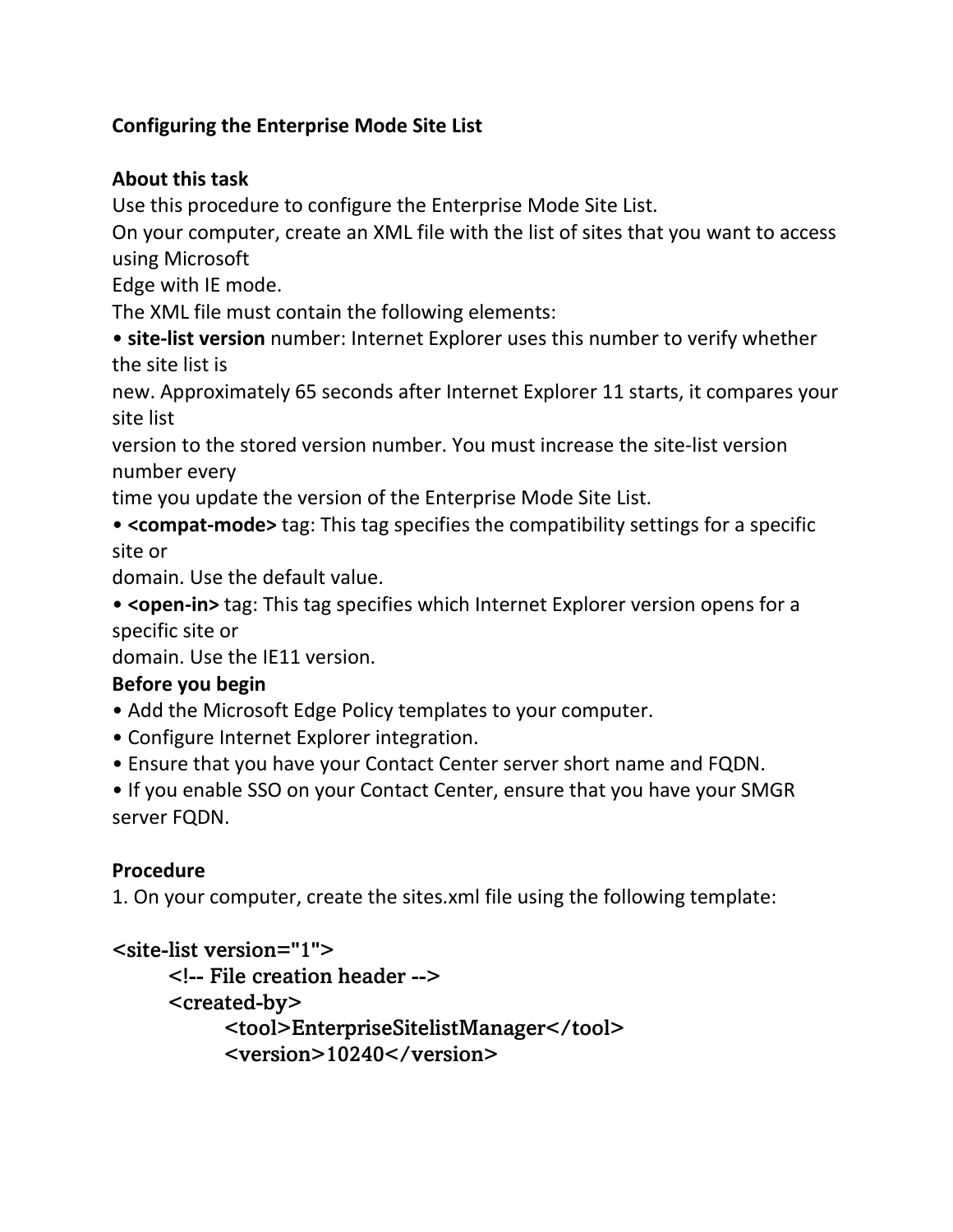```
<date-created>20200717.142200</date-created>
</created-by>
<!-- Begin Site List -->
<site url="AACCserver short name">
           <compat-mode>default</compat-mode>
           <open-in>IE11</open-in>
\langlesite\rangle<site url="AACCserver FQDN'>
           <compat-mode>default</compat-mode>
           <open-in>IE11</open-in>
     \langlesite\rangle
```
</site-list>

2. In the first <site url> element, type the Contact Center server short name. For example, if your Contact Center server short name is auracc12680, the code must look as follows: <site url="auracc12680">.

3. In the second <site url> element, type the Contact Center server FQDN. For example, if your Contact Center server FQDN is auracc12680.aacc7dc2012.com, the code must look as follows: <site url="auracc12680.aacc7dc2012.com">.

4. Add your SMGR server to the site list using the following template: <site url="SMGR server FQDN">

```
<compat-mode>default</compat-mode>
<open-in>IE11</open-in>
```
 $\langle$ site $\rangle$ 

For example, if your SMGR server FQDN is smgr80176.aacc7dc2012.com, the code must look as follows: <site url="smgr80176.aacc7dc2012.com">.

5. Press Win+R and run gpedit.msc to open the Local Group Policy Editor.

6. Click **Computer Configuration** > **Administrative Templates** > **Microsoft Edge**. Local Group Policy Editor displays the Microsoft Edge pane.

7. In the Microsoft Edge pane, double-click **Configure the Enterprise Mode Site List**.